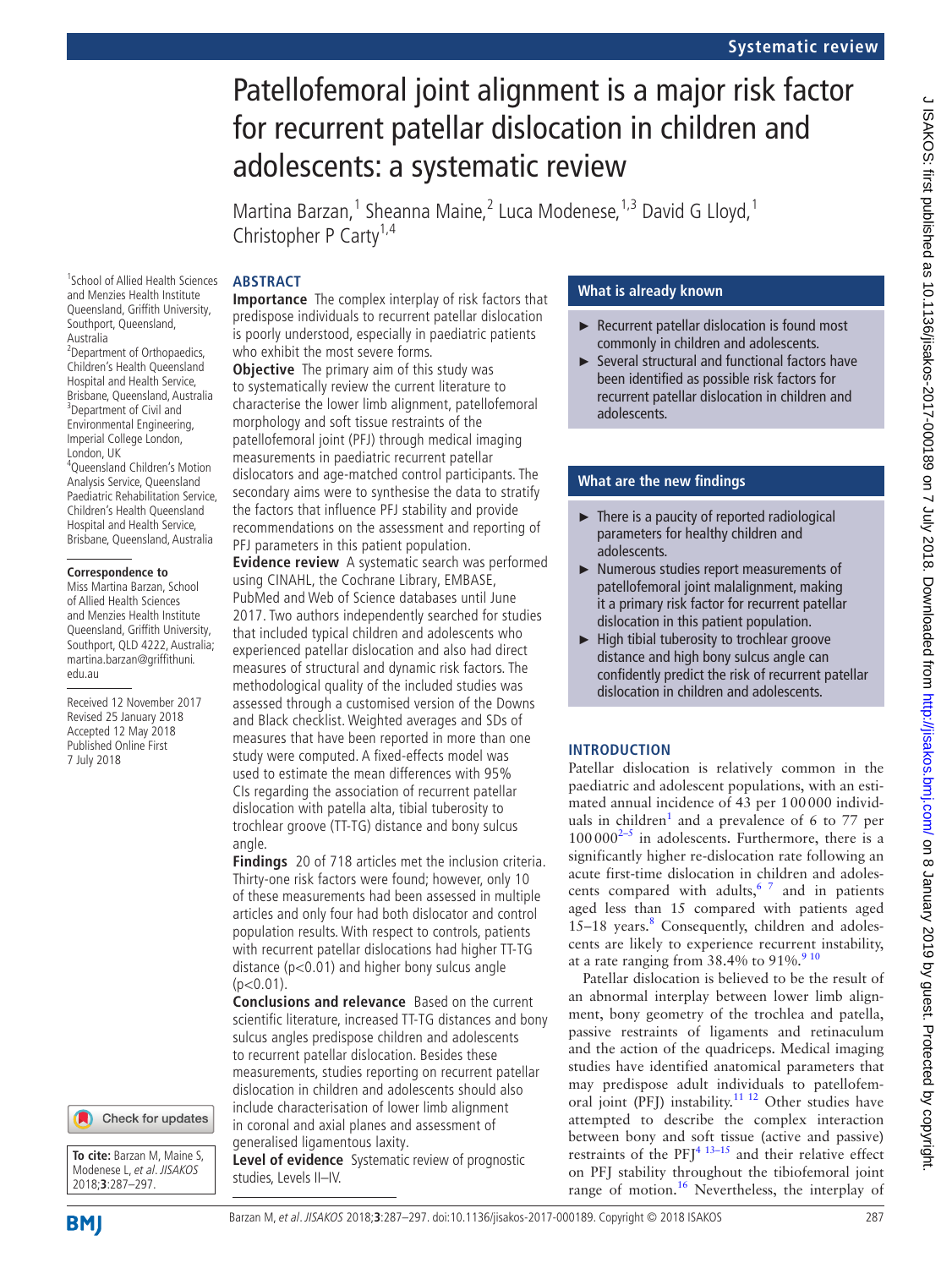risk factors that predispose individuals to recurrent patellar dislocation remains poorly understood, because the parameters have been reported either in isolation or in sparse combination and in varying magnitudes.

Challenges associated with managing recurrent patella dislocations in the skeletally immature population include a paucity of normative and pathoanatomical data that contribute to PFJ instability. Surgical techniques that do not violate the physis have not been adequately assessed in terms of their specific indications, given the variability of factors that contribute to dislocation in this patient population.

The primary aim of this study was to summarise the current literature to characterise the lower limb alignment, patellofemoral morphology and soft tissue restraints of the PFJ through medical imaging measurements in children and adolescents with and without recurrent patellar dislocation. Our secondary aims were to synthesise the data to stratify the factors that influence PFJ stability and provide recommendations on the assessment and reporting of PFJ parameters in this patient population.

#### **Methods**

## **Search strategy**

To identify relevant papers on this topic, a systematic search was performed on the following computerised databases: CINAHL (2010–June 2017), the Cochrane Library (1979–June 2017), EMBASE (1955–June 2017), PubMed (1963–June 2017) and Web of Science (1955–June 2017). The adopted search strategy included MeSH terms for 'knee joint' AND 'dislocation' AND '('child' OR 'adolescent')'. It was ensured that patellar dislocation was captured by use of the search terms 'knee joint' and 'dislocation'. References from relevant papers were also screened to guarantee the inclusion of all key studies.

#### **Inclusion and exclusion criteria**

Studies which included typically developing children (1–12years old) and adolescents (13–18years old) who experienced recurrent patellar dislocation and also had direct measures of structural and functional factors were investigated (Population: children and adolescents; Intervention/Cause: structural and functional factors; Comparison: pre/post dislocation; Outcome: patellar dislocation). Studies which examined patients suffering from congenital or first-time acute traumatic patellar dislocation were excluded.

## **Study selection, methodological quality and measurement quality**

After removing duplicates, the titles and abstracts of the papers obtained from the initial search were independently assessed by two authors (MB and SM). When the title and abstract were not sufficient, the full text was screened. Any disagreement between the two reviewers was discussed until a consensus was reached. Full-text papers were then retrieved and independently read again by the two authors (MB and SM). Conference abstracts were excluded. The methodological quality of the included studies was independently evaluated by two reviewers (MB and CPC) based on a customised version of the Downs and Black checklist.[17](#page-9-8) The 27-item checklist evaluates the quality of reporting, external validity, bias, confounding and power. Items 4, 8, 9, 13, 14, 19, 23, 24 and 26 were excluded due to the inapplicability to the studies investigated. Each item is scored 0 or 1 ('no' or 'yes') except for item 5 which is scored from 0 to 2 ('no', 'partially' or 'yes'). The scoring for item 27, dealing with statistical power, was simplified from a 0 to 5 scale to a 'yes' or

'no' choice depending on whether the study had sufficient power to detect a clinically important effect.<sup>18 19</sup>

## **Data extraction**

Data extracted included population demographics and measures of evaluated risk factors. Risk factors were grouped into four categories:

- 1. *Lower limb alignment*, which included any mention of coronal or axial plane alignment.
- 2. *PFJ alignment*, which included any measure of the relationship between the patella, femur or tibia.
- 3. *Trochlea morphology*, which included any measure or angle contained within the trochlea itself.
- 4. *Soft tissue restraints*, which included any mention of soft tissue influence or integrity.

The specific method of measurement for quantitative risk factors was documented, along with mean and SD being derived, if not provided, as recommended by the Cochrane guidelines. $20$ For measures that have been reported in more than one study, weighted averages and SDs were computed for patients and, when possible, for control participants. Meta-analysis was conducted in Review Manager (RevMan), V.5.2 for Windows (The Nordic Cochrane Centre, The Cochrane Collaboration, Copenhagen, Denmark), on measures reported in two or more studies that included both a control and a patellar dislocator group. Weighted mean differences and 95% CIs were calculated for each measure with a fixed effects model.

#### **Results**

#### **Search results**

The initial search yielded 712 potentially relevant articles, with an additional 6 articles included that were references from key papers. After removing duplicates and screening of titles and abstract, 69 full-text articles were fully screened for eligibility. Of these, 49 were excluded predominantly due to the lack of direct measures and due to the exclusion of recurrent patellar dislocators from the patient population ([figure](#page-2-0) 1).

## **Study participants**

Of the 20 included studies, 6 included a control population, while 3 split the patients' group into subcategories based on undergoing treatment<sup>[9 21 22](#page-9-4)</sup> [\(table](#page-3-0) 1). Eight studies<sup>21-28</sup> only included patients suffering from recurrent patellar dislocation, while the other studies included a combination of single acute and recurrent dislocation<sup>9 29-31</sup> or habitual and recurrent dislo-cation.<sup>[32 33](#page-10-0)</sup> Two<sup>[24 28](#page-9-12)</sup> of the 20 studies were case studies. Mean age of the participants ranged from 11.1 to 17.3years.

#### **Quality analysis**

Methodological quality had modified Downs and Black checklist scores ranging from 4 to 18, where the maximum score is 19 [\(table](#page-4-0) 2). An overall score below 50% was assigned to five studies,  $34^{28}$  32 34 35 two of which<sup>24 28</sup> were case reports. Only 33% of the included studies<sup>9</sup> <sup>23 29 30 36 37</sup> scored above 70%. Generally, lower scores were in reference to distribution of principal confounders, sample representativeness, length of follow-up of patients, adjustment for confounding and power (20% of the included studies obtained the highest score). On the other hand, the characteristics of the patients involved in the studies were always clearly described and the main outcomes to be measured were accurately defined in 95% of the studies.

The customised Downs and Black checklist items refer to hypothesis/aim/objective (1), main outcomes (2), characteristics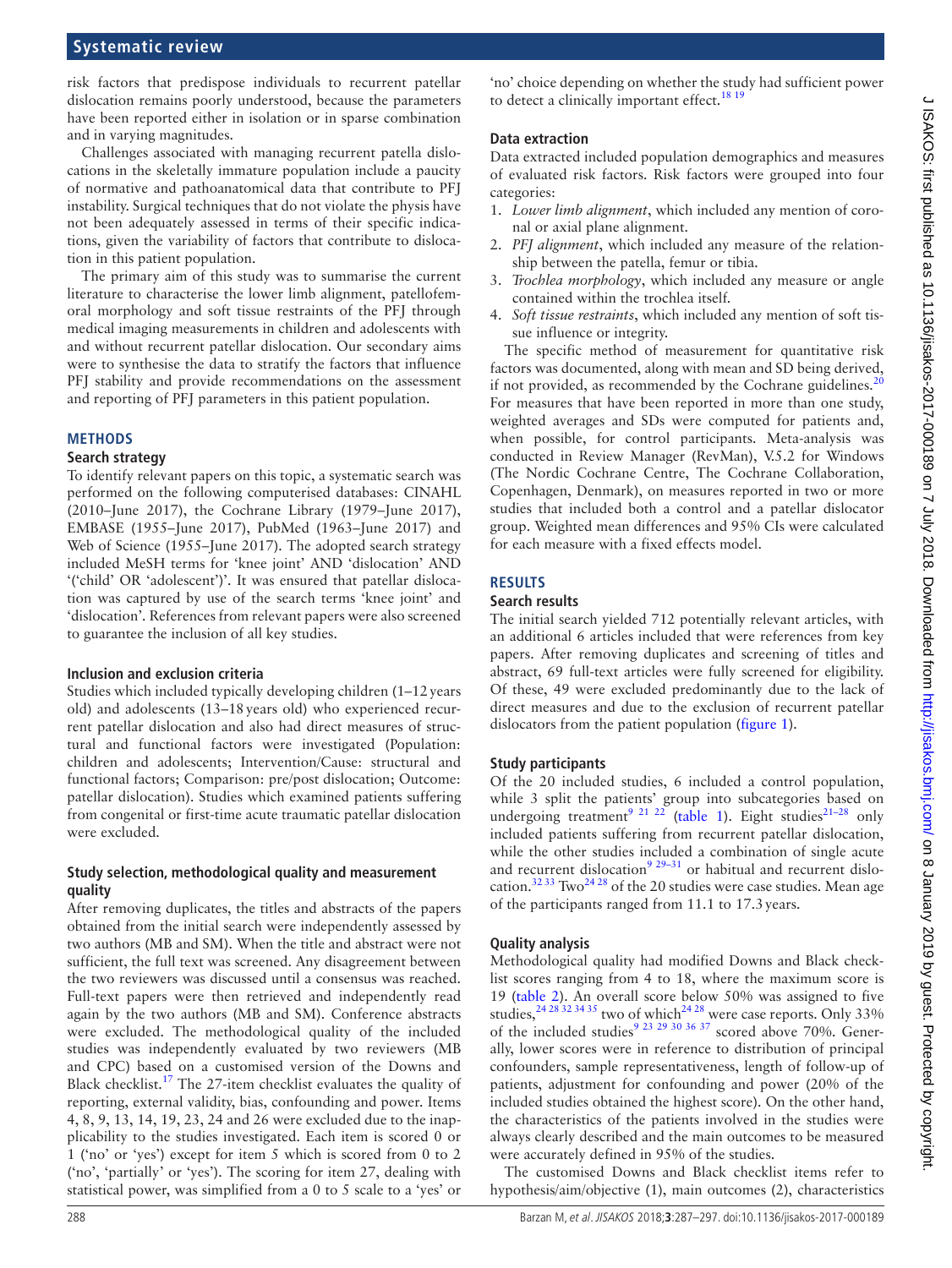

<span id="page-2-0"></span>**Figure 1** Systematic search strategy results.

of the patients (3), principal confounders (5), main findings (6), random variability in the data (7), probability values (10), source population (11), sample representativeness (12), blind outcomes (15), data dredging (16), length of follow-up (17), statistical tests (18), accuracy of the main outcomes (20), case–control population source (21), recruiting period (22), adjustment for confounding (25) and power (27).

#### **Lower limb alignment**

There were only two studies<sup>[27 28](#page-10-1)</sup> (one being a case report)<sup>[28](#page-10-2)</sup> that had made an attempt to document overall alignment of the lower limb ([table](#page-5-0) 3). The other had specifically aimed to exclude patients with abnormal alignment parameters from their patient population. Schoettle *et al*[28](#page-10-2) reported measures of femoral anteversion and tibial torsion, measured on CT scans, for a patellar dislocator diagnosed with lower limb rotational malalignment associated with trochlea dysplasia. However, neither of the two pathological conditions was addressed during surgery, and medial patellofemoral ligament (MPFL) reconstruction together with lateral release were chosen instead.

Measurements of femoral anteversion, mechanical axis and tibial torsion were reported only in one study, therefore it was not possible to derive an average value for any of these measurements.

## **PFJ alignment**

Studies frequently reported abnormal measurements of PFJ alignment including congruence angle, patella alta, lateral patellar tilt, Q angle and lateral position of the tibial tubercle relative to the trochlear groove (TT-TG distance) ([table](#page-5-0) 3).

Measurements of congruence angle in recurrent dislocators were performed in three studies<sup>22 26</sup><sup>33</sup> by using three different imaging procedures. Kan *et al*<sup>[26](#page-10-3)</sup> found that control participants had slightly medially deviated congruence angles (−9˚±12˚).

Eight studies<sup>9 21 27 29 32 33 38 39</sup> quantified patella alta in their assessment of recurrent patellar dislocators, while Aulisa *et al*<sup>[23](#page-9-14)</sup> only commented that 43% of the patients were affected. All the articles used the Insall-Salvati Index $40$  as their measurement tool, except for Jaquith *et al*<sup>29</sup> who used the Caton-Deschamps Index.<sup>41</sup> Most of the measures were performed using lateral X-ray. The studies that compared the Insall-Salvati Index in patellar dislocators and healthy controls did not find significant difference between the two groups. $2138$ 

Lateral patellar tilt angle was measured in five studies, 2225 33 38 39 mostly using X-ray. In contrast with the other studies, Regalado et al<sup>[38](#page-10-7)</sup> computed lateral patellar tilt as the angle between the lines joining the posterior femoral condyles and the maximum width of the patella, therefore obtaining lower values for patients with respect to controls.

Three studies<sup>23</sup>  $24\frac{39}{9}$  measured Q angle in their assessment of patients with recurrent patellar dislocation. However, there were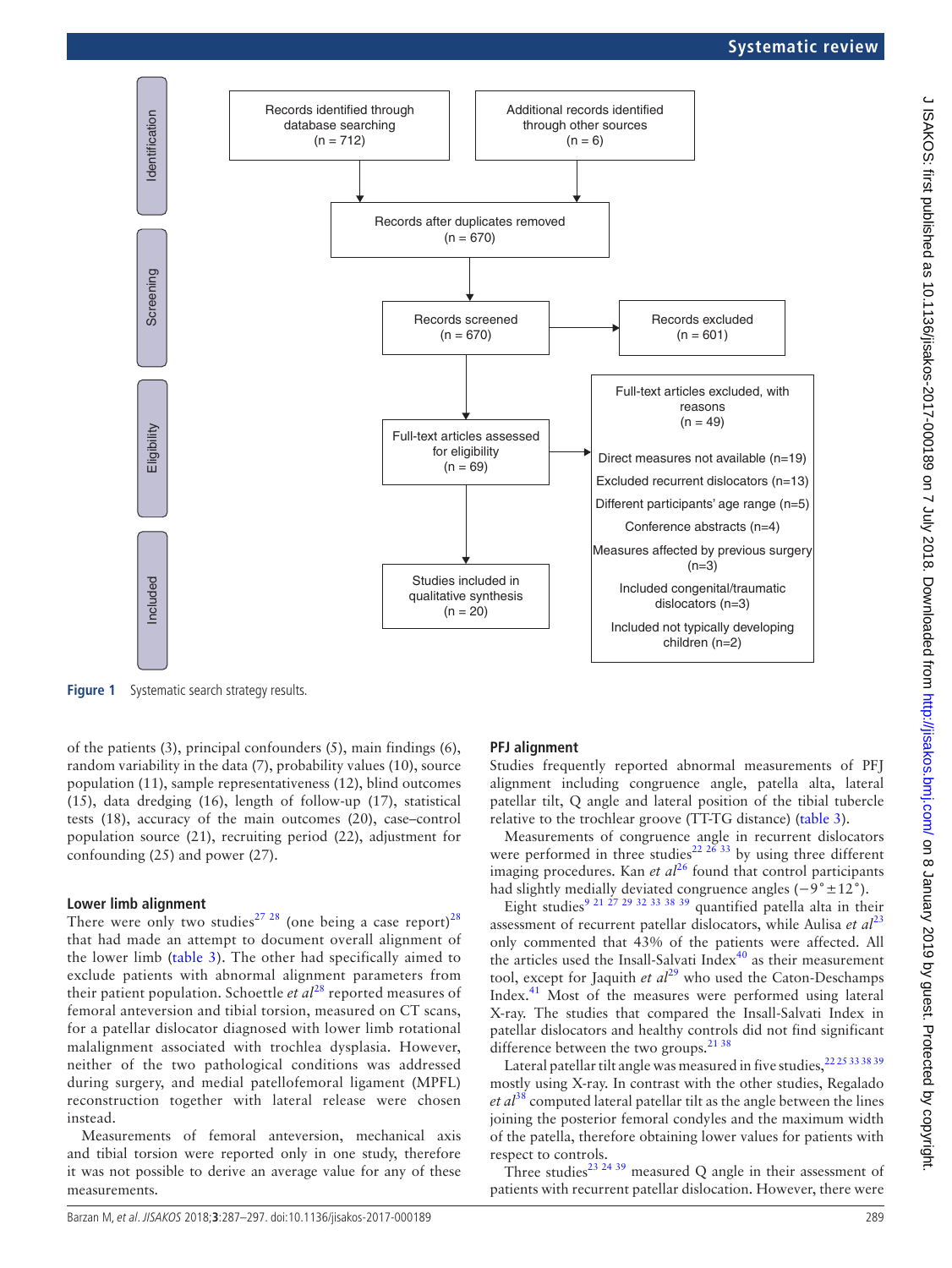<span id="page-3-0"></span>

| Table 1<br>Population characteristics |                     |                           |                          |                          |                          |                          |                          |  |  |  |  |
|---------------------------------------|---------------------|---------------------------|--------------------------|--------------------------|--------------------------|--------------------------|--------------------------|--|--|--|--|
|                                       | <b>Participants</b> |                           |                          |                          |                          |                          |                          |  |  |  |  |
|                                       |                     |                           | Sex                      | <b>Dislocation</b>       | Age<br>(years)           |                          |                          |  |  |  |  |
| First author (year)                   | Category            | <b>Number</b>             | (m/f)                    | (A/H/R)                  | Mean                     | SD                       | Range                    |  |  |  |  |
| Aulisa (2012) <sup>23</sup>           | P                   | 14                        | 4/10                     | 0/0/14                   | 11.1                     | $\overline{\phantom{0}}$ | $9.2 - 13.1$             |  |  |  |  |
| Deie (2003) <sup>32</sup>             | P                   | 4                         | $2/2$                    | 0/3/1                    | 15.5                     | $\qquad \qquad -$        | $15 - 16$                |  |  |  |  |
| Dickens $(2014)^{36}$                 | P                   | 76                        | 28/48                    |                          | 12.6                     | $\overline{a}$           | $0 - 15$                 |  |  |  |  |
|                                       | C                   | 495                       | 220/275                  |                          | 12.6                     | $\overline{\phantom{0}}$ | $0 - 15$                 |  |  |  |  |
| Edmonds $(2015)^{21}$                 | P                   | 20 (10 IR,<br>10 MPFLR)   | $\qquad \qquad -$        | 0/0/20                   | 15.6                     | 2.2                      |                          |  |  |  |  |
|                                       | C                   | 10                        | $\overline{\phantom{0}}$ |                          | 15.8                     | 1.5                      | $\overline{\phantom{0}}$ |  |  |  |  |
| Horikawa (2011) <sup>24</sup>         | P                   | $\mathbf{1}$              | 0/1                      | 0/0/1                    | 15                       | $\overline{\phantom{a}}$ | $\overline{\phantom{0}}$ |  |  |  |  |
| Jaquith (2015) <sup>29</sup>          | P                   | 250                       | 119/147*                 | 266*/0/771               | 13.7                     | 2.3                      | $8 - 18$                 |  |  |  |  |
| Ji (2012) <sup>25</sup>               | P                   | 17 <sup>‡</sup>           | $\equiv$                 | $0/0/17\S$               | $15$                     | $\overline{\phantom{0}}$ | $12 - 18$                |  |  |  |  |
| Kan (2009) <sup>26</sup>              | P                   | 4                         | 0/4                      | 0/0/4                    | 17.3                     | 1.2                      | $\qquad \qquad -$        |  |  |  |  |
|                                       | C                   | 4                         | 0/4                      |                          | 14.5                     | $\mathbf{1}$             | $\qquad \qquad -$        |  |  |  |  |
| Kumahashi (2012) <sup>33</sup>        | P                   | 5                         | 2/3                      | 0/1/4                    | 13.6                     | $\qquad \qquad -$        | $11 - 15$                |  |  |  |  |
| Nelitz (2013) <sup>27</sup>           | P                   | 21                        | 15/6                     | 0/0/21                   | 12.2                     | $\qquad \qquad -$        | $10.3 - 13.9$            |  |  |  |  |
| Nietosvaara (1997) <sup>34</sup>      | P                   | 33                        | 11/22                    | $\overline{\phantom{0}}$ | 15.6                     | $\overline{a}$           | $12 - 17$                |  |  |  |  |
|                                       | C                   | 25                        | 11/14                    |                          | 14.8                     | $\qquad \qquad -$        | $12 - 18$                |  |  |  |  |
| Palmu (2009) <sup>9</sup>             | P                   | 62<br>(27 CG,<br>35 SG)   | 16/46                    | 64*/0/44†                | 13                       | $\overline{2}$           |                          |  |  |  |  |
| Pennock (2014) <sup>37</sup>          | P                   | 45                        | 23/22                    |                          | 15.4                     | $\overline{2}$           |                          |  |  |  |  |
|                                       | C                   | 180                       | 104/76                   |                          | 16                       | $\overline{2}$           |                          |  |  |  |  |
| Putney (2012) <sup>35</sup>           | P                   | 63                        | 33/30                    | -                        | 13.6                     | $\overline{a}$           | $15 - 17$                |  |  |  |  |
| Regalado (2014) <sup>38</sup>         | P                   | 29                        | $\overline{\phantom{0}}$ | $\overline{\phantom{0}}$ | 13                       | -                        | $11 - 16$                |  |  |  |  |
|                                       | C                   | 10                        | $\qquad \qquad -$        |                          | 13                       | -                        | $11 - 16$                |  |  |  |  |
| Schoettle (2005) <sup>28</sup>        | P                   | $\mathbf{1}$              | 0/1                      | 0/0/1                    | 15                       | $\overline{\phantom{0}}$ | $\overline{a}$           |  |  |  |  |
| Seeley (2012) <sup>30</sup>           | P                   | 111                       | 56/45                    | 111/0/34¶                | 14.9                     | $\overline{\phantom{a}}$ | $11 - 18$                |  |  |  |  |
| Vahasarja (1995) <sup>39</sup>        | P                   | 48                        | 5/43                     | $\qquad \qquad -$        | 13.4                     | $\overline{\phantom{0}}$ | $7.5 - 16$               |  |  |  |  |
| Yeoh (2016) <sup>31</sup>             | P                   | 43                        | 20/23                    | 43/0/13¶                 | $\overline{\phantom{0}}$ | $\qquad \qquad -$        | $10 - 17$                |  |  |  |  |
| Zhao (2012) <sup>22</sup>             | P                   | 54<br>(28 MRP,<br>26 VMP) | 9/45                     | 0/0/54                   | 14.7 MRP<br>15.2 VMP     | 1.3 MRP<br>1.6 VMP       | $\qquad \qquad -$        |  |  |  |  |

\*Knees.

†Knees with evidence of acute dislocation which experienced also recurrent dislocation.

‡One patient lost-to-follow-up.

§In the paper, the term 'recurrent' have been interchanged with 'habitual'; however, 'recurrent' have been chosen according to Batra e*t al*.<sup>[71](#page-10-16)</sup>

¶Patients with acute dislocation who developed recurrent dislocation.

A, acute; C, controls; CG, conservative group; f, female; H, habitual (ie, involuntary patellar dislocation and relocation with every cycle of knee flexion and extension<sup>72</sup>); IR, patients undergoing Insall realignment<sup>73</sup>; MPFLR, patients undergoing medial patellofemoral ligament reconstruction; MRP, patients undergoing medial retinaculum plasty; P, patients; R, recurrent; SG, surgical group; VMP, patients undergoing vastus medialis plasty.

no comparative measurements made in control subjects and the measurement method was not defined.

Seven studies<sup>22 23 27 28 31 36 37</sup> documented the TT-TG distance in recurrent patellar dislocators. The measurement was performed on MRI in five studies and on CT in two studies. Only Dickens *et al*[36](#page-10-8) tested the intraobserver and interobserver reliability of the MRI measurement, finding excellent results. Significantly higher TT-TG distance was found in patients with dislocation than controls.<sup>[36](#page-10-8)37</sup> Contrary to Pennock *et al*,<sup>37</sup> Dickens *et al*<sup>36</sup> showed that older children tended to have higher TT-TG distances and suggested an adjustment of the measure for age.

Patients with recurrent dislocation exhibited a laterally deviated congruence angle [\(figure](#page-7-0) 2), with an average value of 23.6˚ ([table](#page-8-0) 4). Overall, alta was universally found in all dislocators, with an average Insall-Salvati Index of  $1.28 \pm 0.05$  between studies. On the other hand, only 20 control participants were assessed, with an average Insall-Salvati Index of  $1.20\pm0.01$ . The average lateral patellar tilt between the studies that performed the measurement in patellar dislocators using X-ray and CT scans was 20.8°±4.8°. A mean Q angle of 11.2°±4.2° was calculated for the patellar dislocators across the studies (weighted mean patients' age:  $12.9 \pm 1$  years, age range:  $9.2 - 16$  years). The mean TT-TG distance in patellar dislocators was 15.5±2.5mm (patients' age range: 0–17years), while the average value for 675 controls was  $9.4 \pm 1.4$  mm (weighted mean participants' age:  $13.5 \pm 1.5$  years, age range: 0–15 years).

Results from the fixed effects model [\(table](#page-8-1) 5) showed that the weighted mean for TT-TG distance was significantly different (p<0.01) between recurrent patellar dislocators and controls.

## **Trochlea morphology**

Characterisation of trochlea morphology included predominantly measures of the sulcus angle and trochlea dysplasia, according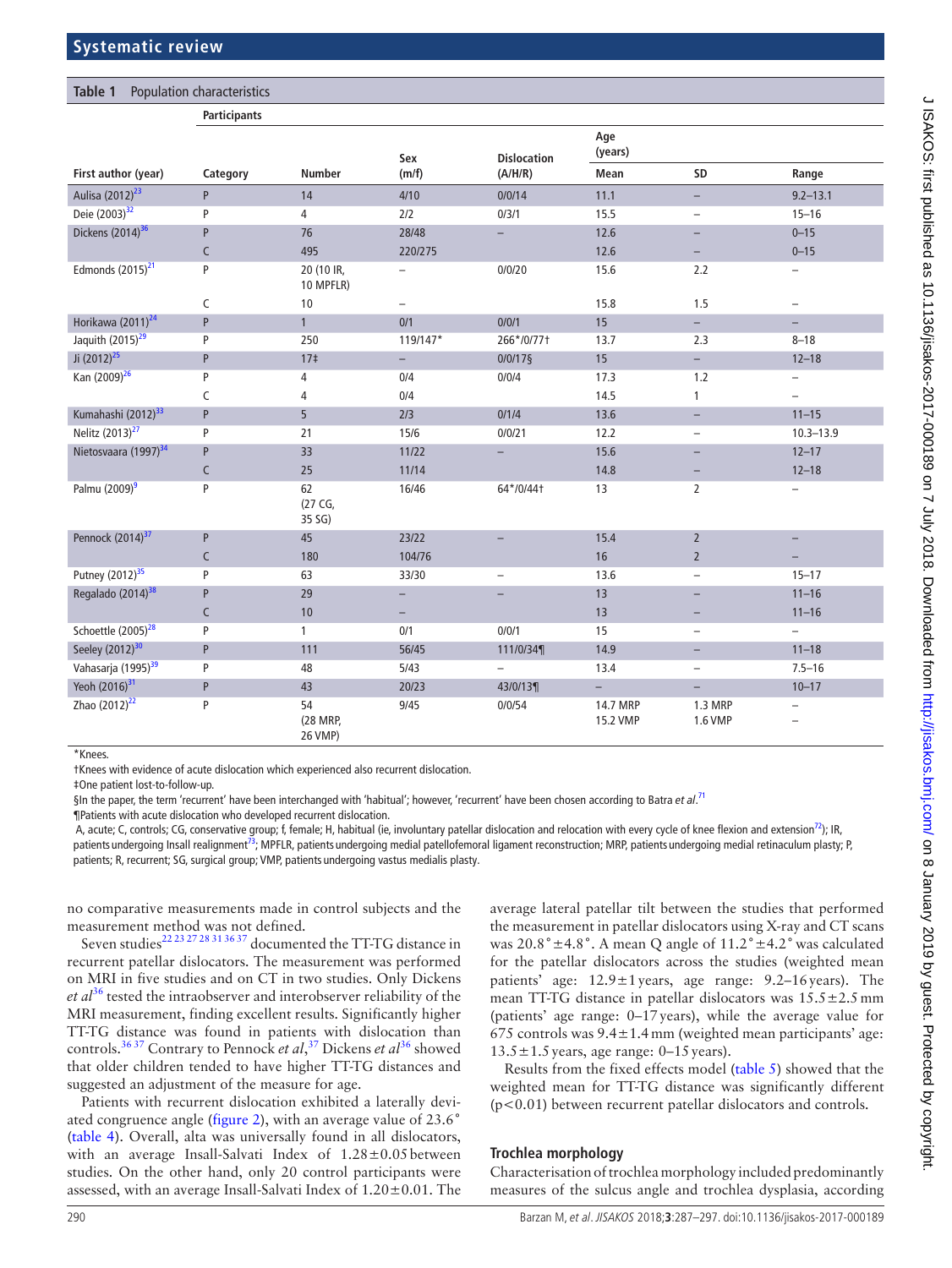<span id="page-4-0"></span>

| Methodological quality assessment of included studies: Downs and Black checklist<br>Table 2 |              |              |              |                |              |              |              |                |                |              |              |              |              |                |              |                |                |              |                |
|---------------------------------------------------------------------------------------------|--------------|--------------|--------------|----------------|--------------|--------------|--------------|----------------|----------------|--------------|--------------|--------------|--------------|----------------|--------------|----------------|----------------|--------------|----------------|
| Downs and Black checklist (item/maximum score)                                              |              |              |              |                |              |              |              |                |                |              |              |              |              |                |              |                |                |              |                |
| Study                                                                                       | 1/1          | 2/1          | 3/1          | 5/2            | 6/1          | 7/1          | 10/1         | 11/1           | 12/1           | 15/1         | 16/1         | 17/1         | 18/1         | 20/1           | 21/1         | 22/1           | 25/1           | 27/1         | Total/19       |
| Aulisa et al <sup>23</sup>                                                                  | $\mathbf{1}$ |              |              | $\mathbf{1}$   |              |              | $\mathbf{1}$ |                |                | $\mathbf{0}$ |              | $\mathbf{0}$ | 1            |                |              |                | 0.5            | $\mathbf{0}$ | 14.5           |
| Deie et $al32$                                                                              | $\mathbf{0}$ |              |              | 0              | 1            |              | 0            | $\mathbf{0}$   | 0              | 0            | 1            | $\mathbf 0$  | $\mathbf{0}$ |                | $\mathbf{0}$ | $\mathbf{0}$   | 0              | $\mathbf{0}$ | 6              |
| Dickens et al <sup>36</sup>                                                                 | $\mathbf{1}$ |              |              | 0.5            |              |              | $\mathbf{1}$ | $\mathbf{1}$   | $\mathbf{0}$   | $\mathbf{1}$ | 0.5          | $\mathbf{0}$ | $\mathbf{1}$ | 1              | 1            |                | $\overline{0}$ | $\mathbf{1}$ | 15             |
| Edmonds<br>and Glaser <sup>21</sup>                                                         | 1            |              | 1            | 1              | 1            | 0            | 0            | $\overline{1}$ | 0              | 1            | 1            | $\mathbf 0$  | 1            | 0              | 1            | 1              | 0              | 0            | 11             |
| Horikawa et al <sup>24</sup>                                                                | $\mathbf{1}$ | $\mathbf{0}$ |              | $\mathbf{0}$   | $\mathbf{0}$ | $\mathbf{0}$ | $\pmb{0}$    | $\mathbf{0}$   | $\overline{0}$ | $\mathbf{0}$ |              | $\mathbf{0}$ | $\mathbf{0}$ | $\overline{0}$ | 0.5          | 0.5            | $\overline{0}$ | $\mathbf{0}$ | $\overline{4}$ |
| Jaquith and Parikh <sup>29</sup>                                                            | 1            |              |              | $\mathbf{1}$   | 1            | 0            | 1            | $\mathbf{1}$   | 0              | $\mathbf{1}$ | 1            | $\mathbf{0}$ | 1            | 1              | 1            | $\mathbf{1}$   | 0              | 1            | 14             |
| Ji et $al^{25}$                                                                             | $\mathbf{1}$ | $\mathbf{1}$ |              | 1              | $\mathbf{1}$ | $\mathbf{0}$ | $\mathbf{0}$ | $\mathbf{1}$   | $\overline{0}$ | $\mathbf{1}$ |              | $\mathbf{0}$ | 1            | 1              | $\mathbf{1}$ | $\mathbf{1}$   | $\overline{0}$ | $\mathbf{0}$ | 12             |
| Kan et $a^{26}$                                                                             | 1            |              | 1            | 1              | 1            |              | 1            | $\mathbf 0$    | 0              | $\mathbf 0$  | 1            | $\mathbf 0$  | 1            | 1              | $\mathbf{0}$ | $\mathbf{0}$   | 0              | $\mathbf{0}$ | 10             |
| Kumahashi et al <sup>33</sup>                                                               | $\mathbf{1}$ | 1            |              | 0.5            | $\mathbf{1}$ | 1            | 1            | $\mathbf{0}$   | $\overline{0}$ | $\mathbf{0}$ | $\mathbf{1}$ | 0.5          | $\mathbf{1}$ | 1              | 0.5          | $\mathbf{1}$   | $\overline{0}$ | $\mathbf{0}$ | 11.5           |
| Nelitz et al <sup>27</sup>                                                                  | 1            | 1            |              | 0              | 1            | 0            | 1            | $\mathbf{1}$   | 1              | $\mathbf 0$  | 1            | 0            | 1            | 1              | 1            | $\mathbf{1}$   | 0              | $\mathbf{0}$ | 12             |
| Nietosvaara<br>and Aalto <sup>34</sup>                                                      | 0.5          |              |              | $\mathbf{0}$   | $\mathbf{1}$ | 1            | 0.5          | $\mathbf{0}$   | $\overline{0}$ | $\bf{0}$     | $\mathbf 1$  | $\mathbf{0}$ | $\mathbf{1}$ | $\mathbf{1}$   | $\mathbf{0}$ | $\overline{0}$ | $\mathbf{0}$   | $\mathbf{0}$ | 8              |
| Palmu et al <sup>9</sup>                                                                    | 1            |              |              | 2              | 1            |              | 1            | 1              | 0.5            | 0.5          |              | 1            | 1            |                | 1            | 1              | 1              | 1            | 18             |
| Pennock et al <sup>37</sup>                                                                 | $\mathbf{1}$ | $\mathbf{1}$ | 1            | $\overline{2}$ | $\mathbf{1}$ | $\mathbf{1}$ | $\mathbf{1}$ | $\mathbf{1}$   | 0.5            | $\mathbf{0}$ | $\mathbf{1}$ | $\mathbf{0}$ | $\mathbf{1}$ | $\mathbf{1}$   | $\mathbf{1}$ | $\mathbf{1}$   | $\mathbf{1}$   | $\mathbf{0}$ | 15.5           |
| Putney et $al^{35}$                                                                         | 1            |              |              | 0              | 1            | 0            | 0            | $\overline{1}$ | 0              | $\mathbf 0$  |              | $\mathbf{0}$ | 0            | 1              | 1            | $\mathbf{1}$   | 0              | 0            | 9              |
| Regalado et al <sup>38</sup>                                                                | $\mathbf{1}$ | $\mathbf{1}$ | $\mathbf{1}$ | 0.5            | $\mathbf{1}$ | $\mathbf{1}$ | $\mathbf{1}$ | 0.5            | $\overline{0}$ | $\mathbf{0}$ | $\mathbf{1}$ | $\mathbf{1}$ | $\mathbf{1}$ | $\mathbf{1}$   | $\mathbf{1}$ | 0.5            | $\overline{0}$ | $\mathbf{0}$ | 12.5           |
| Schoettle et al <sup>28</sup>                                                               | 1            | 1            | 1            | 0              | 1            | $\mathbf{0}$ | $\mathbf 0$  | $\mathbf{0}$   | 0              | $\mathbf{0}$ | 1            | $\mathbf{0}$ | $\mathbf{0}$ | 0              | 0.5          | 0.5            | $\mathbf{0}$   | $\mathbf{0}$ | 6              |
| Seeley et al <sup>30</sup>                                                                  | $\mathbf{1}$ | $\mathbf{1}$ | $\mathbf{1}$ | $\overline{2}$ | $\mathbf{1}$ | $\mathbf{1}$ | $\pmb{0}$    | $\mathbf{1}$   | $\mathbf{1}$   | $\mathbf{1}$ | $\mathbf{0}$ | $\mathbf{1}$ | $\mathbf{1}$ | $\mathbf{1}$   | $\mathbf{1}$ | $\mathbf{1}$   | $\mathbf{1}$   | $\mathbf{0}$ | 16             |
| Vahasarja et al <sup>39</sup>                                                               | 1            |              |              | 0              | 1            |              | 1            | $\overline{1}$ | 0.5            | $\mathbf 0$  | 1            | $\mathbf{0}$ | 1            | 1              | 1            | -1             | 0.5            | 0            | 13             |
| Yeoh and Lam <sup>31</sup>                                                                  | $\mathbf{1}$ | $\mathbf{1}$ | $\mathbf{1}$ | $\pmb{0}$      | $\mathbf{1}$ | 1            | $\mathbf{1}$ | $\mathbf{1}$   | $\overline{0}$ | $\mathbf{0}$ | $\mathbf{1}$ | $\mathbf{1}$ | $\mathbf{1}$ | 1              | $\mathbf{1}$ | $\mathbf{1}$   | $\pmb{0}$      | $\mathbf{0}$ | 13             |
| Zhao et $al^{22}$                                                                           |              |              |              | 2              |              |              | 0.5          |                | 0.5            | 1            |              |              | 1            |                | 1            |                | 1              | 1            | 18             |

to the Dejour's classification.<sup>[11](#page-9-5)</sup> Ten studies<sup>9</sup> <sup>23</sup> <sup>24</sup> <sup>26</sup> <sup>30</sup> <sup>32-34</sup> <sup>38</sup>

measured the sulcus angle in recurrent patellar dislocators. Four studies performed the measurement using X-ray, three using MRI, two using CT scans and one using ultrasound. The knee flexion angle at which the measurement was taken also varied across the studies, ranging from 15˚ to 90˚.

Trochlea dysplasia in recurrent dislocators was considered in five studies.<sup>27–30</sup> <sup>35</sup> Putney *et al*<sup>35</sup> reported that the incidence of trochlear dysplasia in their cohort was 19%, but they did not specify which criteria they used.

The weighted average across the studies for the bony sulcus angle was  $150.2° \pm 6.4°$  for dislocators and  $140.4° \pm 6.1°$  for controls. Nietosvaara *et al*<sup>34</sup> and Seeley *et al*<sup>30</sup> provided an additional measure of cartilaginous sulcus angle, which resulted being  $159.1° \pm 4.9°$  on average in patellar dislocators. Furthermore, it resulted that  $50.2 \pm 11.1\%$  of patients with recurrent dislocation had a form (types A, B, C, D) of dysplastic trochlea, according to Dejour's classification.

The weighted mean for bony sulcus angle was significantly different (p<0.01) between recurrent patellar dislocators and controls ([table](#page-8-1) 5).

# **Soft tissue restraints**

Few studies<sup>21-23 26 30 35</sup> reported measurements of passive (ligaments) and active (muscle) soft tissue restraints of the PFJ, and these measurements were often performed only in one study. Indeed, only one study<sup>23</sup> reported measures of generalised ligamentous laxity found by the Carter-Wilkinson test.[42](#page-10-19) Zhao *et*   $a^{22}$  also reported that most of recurrent dislocators had hyperlaxity, but they did not specify how this was determined. Three studies evaluated the integrity of the MPFL by visual inspection. Putney *et al*<sup>35</sup> considered only patients with MPFL injury and he reported that, of those, 53% involved tears and 47% involved stretching. From two studies, it resulted that, on average,

88.6±0.2%of recurrent dislocators exhibited either an MPFL strain or tear.

# **Discussion**

The paediatric cohort of PFJ dislocators reflects a highly variable group of patients who often have a constellation of predisposing biomechanical factors towards PFJ instability. The primary aim of this article was to quantify from the current literature which measurable radiological parameters were most likely to cause PFJ instability by comparing control and dislocator populations. The secondary aim was to stratify the individual parameters to determine which factor would be the most likely to contribute to instability in children.

Overall, we were able to find 31 reported parameters; however, only 10 of these measurements had been assessed in multiple articles. Only four of these parameters (congruence angle, patella alta, TT-TG distance, sulcus angle) had both dislocator and control population results. Due to the paucity of data, it was difficult to draw conclusions based on this information; however, it is possible to make recommendations that future studies in this population should quantify factors that cover all the main categories that can contribute to pathology, particularly the parameters that are considered relevant in the general literature.

In terms of extrinsic lower limb alignment, genu valgum is very commonly seen in paediatric patients as part of normal limb development. Cases of excessive valgus can be corrected by guided growth procedures with minimal morbidity<sup>43</sup> in older children with an intermalleolar distance of more than 8cm. In a recurrent patellar dislocator with excessive genu valgum, correction of valgus alignment contributes to improved patella tracking and provide an extrinsic method of improving stability by effectively decreasing the TT-TG distance.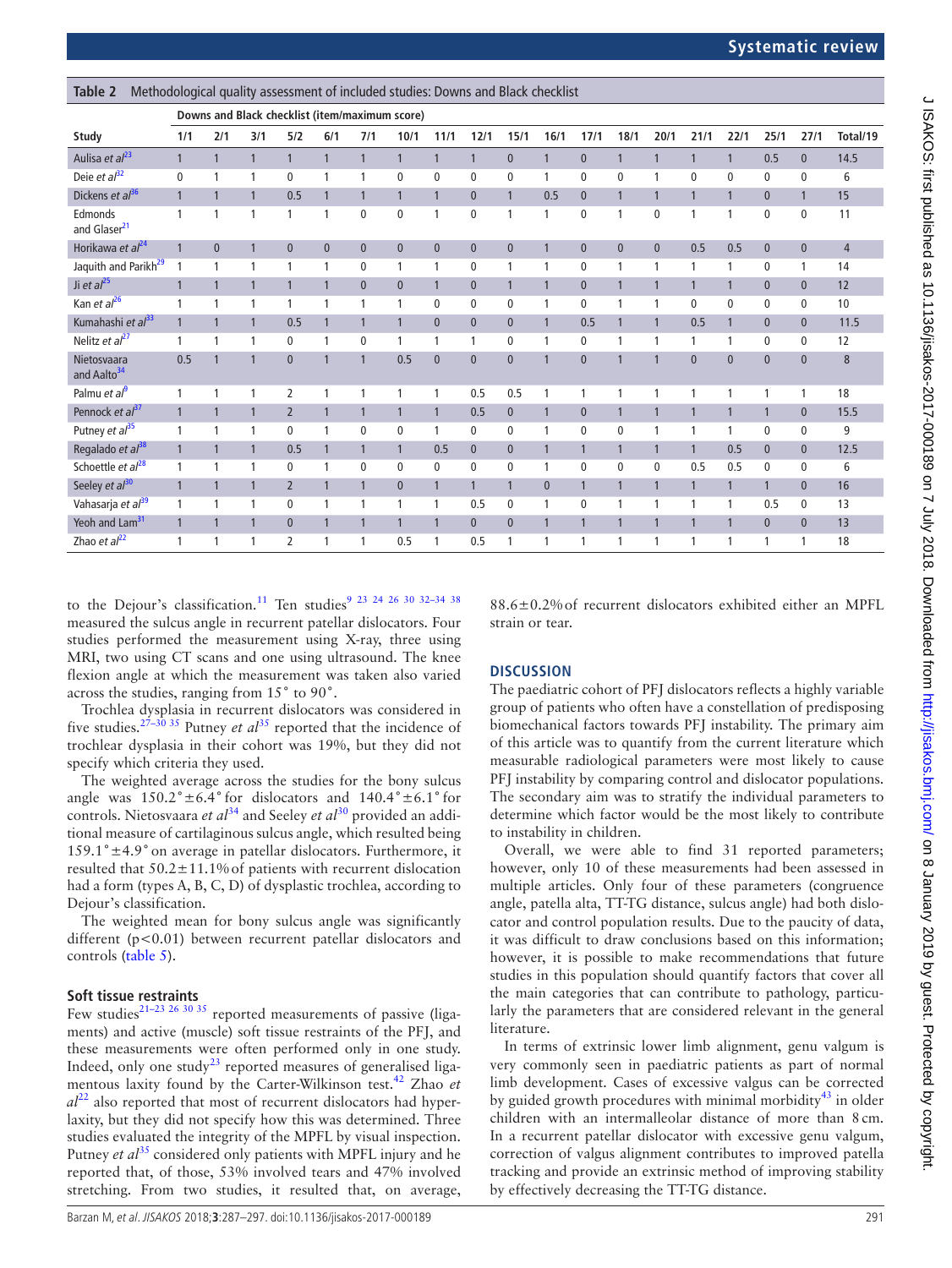<span id="page-5-0"></span>

| Table 3                | Measures of lower limb and PFJ alignment, trochlea morphology and soft tissue restraints |                                |                         |                                                        |                                                      |                                                                                    |                                  |
|------------------------|------------------------------------------------------------------------------------------|--------------------------------|-------------------------|--------------------------------------------------------|------------------------------------------------------|------------------------------------------------------------------------------------|----------------------------------|
| Category               | Measure (unit)                                                                           | First author (year)            | <b>Patient</b><br>group | Mean value<br>(SD)                                     | Mean value in<br>controls (SD)                       | <b>Medical imaging procedure</b>                                                   | <b>Knee flexion</b><br>angle (°) |
| Lower limb             | Femoral anteversion (°)                                                                  | Schoettle $(2005)^{28}$        | AP                      | $28.3 (-)$                                             |                                                      | <b>CT</b>                                                                          |                                  |
| alignment              | Mechanical axis (°)                                                                      | Nelitz (2013) <sup>27</sup>    | AP                      | 6(1.5)                                                 |                                                      | X-ray                                                                              |                                  |
|                        | Tibial torsion (°)                                                                       | Schoettle (2005) <sup>28</sup> | AP                      | $51.0(-)$                                              |                                                      | <b>CT</b>                                                                          |                                  |
| PFJ alignment          | Bisect offset ratio                                                                      | Regalado (2014) <sup>38</sup>  | AP                      | 0.84(0.20)<br>0.77(0.17)<br>0.67(0.14)<br>0.64(0.10)   | 0.54(0.10)<br>0.53(0.06)<br>0.53(0.07)<br>0.53(0.05) | Kinematic MRI, 1.5T, 8 mm slice thickness, sagittal/axial<br>views, body coil      | $\mathbf 0$<br>10<br>20<br>30    |
|                        | Congruence angle (*)                                                                     | Kan (2007) <sup>26</sup>       | AP                      | 20 (28)                                                | $-9(12)$                                             | MRI, 3T, T1-weighted axial images, 5 mm slice thickness,<br>body coil              |                                  |
|                        |                                                                                          | Kumahashi (2012) <sup>33</sup> | <b>RD</b>               | 7.6(10.2)                                              | $\qquad \qquad -$                                    | X-ray, Merchant view                                                               | 45                               |
|                        |                                                                                          | Zhao (2012) <sup>22</sup>      | <b>MRP</b><br>VMP       | $23.9(17.4)$ *<br>26.2 $(15.6)^*$                      | $\equiv$                                             | CT, 2 mm slice thickness                                                           | 0                                |
|                        | Lateral patellofemoral angle (°)                                                         | Vahasarja (1995) <sup>39</sup> | AP                      | 0.8(6.1)                                               |                                                      | X-ray, axial view                                                                  | $20 - 30$                        |
|                        | Lateral patellar<br>deviation (mm)                                                       | Vahasarja (1995) <sup>39</sup> | AP                      | 4.6(6.7)                                               |                                                      | X-ray, axial view                                                                  | $20 - 30$                        |
|                        | Lateral stress ratio (%)                                                                 | Kumahashi (2012) <sup>33</sup> | <b>RD</b>               | 40.0 (20.5)                                            |                                                      | X-ray, 2 kg stress skyline view                                                    | 45                               |
|                        |                                                                                          | Deie (2003) <sup>32</sup>      | <b>RD</b>               | 29.0 (1.4)                                             |                                                      | X-ray, 2 kg stress skyline view                                                    | 45                               |
|                        | Medial stress ratio (%)                                                                  | Kumahashi (2012) <sup>33</sup> | <b>RD</b>               | $-6.4(14.3)$                                           |                                                      | X-ray, 2 kg stress skyline view                                                    | 45                               |
|                        |                                                                                          | Deie (2003) <sup>32</sup>      | <b>RD</b>               | $-24.8(0.4)$                                           |                                                      | X-ray, 2 kg stress skyline view                                                    | 45                               |
|                        | Patella alta                                                                             |                                |                         |                                                        |                                                      |                                                                                    |                                  |
|                        | Insall-salvati index                                                                     | Deie (2003) <sup>32</sup>      | <b>RD</b>               | 1.65(0.07)                                             | $\overline{\phantom{0}}$                             | X-ray, sagittal view                                                               |                                  |
|                        |                                                                                          | Edmonds $(2016)^{21}$          | IR<br><b>MPFLR</b>      | $1.27 + (-)$<br>$1.35+(-)$                             | $1.2^{+(-)}$                                         | MRI, T1-weighted, sagittal view, knee coil                                         |                                  |
|                        |                                                                                          | Kumahashi (2012) <sup>33</sup> | <b>RD</b>               | 1.2(0.2)                                               |                                                      | X-ray, sagittal view                                                               |                                  |
|                        |                                                                                          | Nelitz (2013) <sup>27</sup>    | AP                      | 1.20(0.08)                                             |                                                      | X-ray, sagittal view                                                               |                                  |
|                        |                                                                                          | Palmu (2008) <sup>9</sup>      | CG<br>SG                | 1.3(0.2)<br>1.3(0.2)                                   | $\equiv$                                             | X-ray, sagittal view                                                               | $\overline{\phantom{0}}$         |
|                        |                                                                                          | Regalado (2014) <sup>38</sup>  | AP                      | 1.22(0.23)<br>1.24(0.21)<br>1.21(0.21)<br>1.20 (0.20)  | 1.29(0.16)<br>1.24(0.17)<br>1.22(0.13)<br>1.21(0.13) | Kinematic MRI, 1.5T, sagittal and axial images, 8 mm slice<br>thickness, body coil | 0<br>10<br>20<br>30              |
|                        |                                                                                          | Vahasarja (1995) <sup>39</sup> | АP                      | $1.27+(0.12)$                                          | $\equiv$                                             | X-ray, sagittal view                                                               | 45                               |
|                        | Caton-deschamps index                                                                    | Jaquith $(2015)^{29}$          | AP                      | $1.30(-)$                                              |                                                      | X-ray, sagittal view                                                               |                                  |
|                        | Lateral patellar tilt (°)                                                                | Ji (2012) <sup>25</sup>        | AP                      | 12.2(2.8)                                              | $\equiv$                                             | X-ray                                                                              |                                  |
|                        |                                                                                          | Kumahashi (2012) <sup>33</sup> | <b>RD</b>               | 15.8 (4.8)                                             | $\qquad \qquad -$                                    | X-ray, Merchant view                                                               |                                  |
|                        |                                                                                          | Regalado (2014) <sup>38</sup>  | AP                      | 0(12)<br>4(9)<br>8(7)<br>9(6)                          | 15(5)<br>17(4)<br>18(4)<br>18(5)                     | Kinematic MRI, 1.5T, sagittal and axial images, 8 mm slice<br>thickness, body coil | 0<br>10<br>20<br>30              |
|                        |                                                                                          | Vahasarja (1995) <sup>39</sup> | АP                      | 18.8(6.7)                                              | $\overline{\phantom{0}}$                             | X-ray, axial view                                                                  | 45                               |
|                        |                                                                                          | Zhao (2012) <sup>22</sup>      | <b>MRP</b><br>VMP       | 25.3 (15.7)<br>26.5 (17.1)                             |                                                      | CT, 2 mm slice thickness                                                           | 0                                |
|                        | Patella-tibia/femur-tibia distance ratio                                                 | Zhao (2012) <sup>22</sup>      | <b>MRP</b><br>VMP       | 1.4(0.2)<br>1.2(0.3)                                   |                                                      | CT. 2 mm slice thickness                                                           | 0                                |
|                        | Q angle (°)                                                                              | Aulisa (2012) <sup>23</sup>    | AP                      | 19.4 (1.2)                                             |                                                      | $\overline{a}$                                                                     |                                  |
|                        |                                                                                          | Horikawa (2011) <sup>24</sup>  | AP                      | $20.0(-)$                                              |                                                      | X-ray                                                                              |                                  |
|                        |                                                                                          | Vahasarja (1995) <sup>39</sup> | AP                      | 9.0(2.6)                                               |                                                      | -                                                                                  |                                  |
|                        | TT-TG distance (mm)                                                                      | Aulisa (2012) <sup>23</sup>    | AP                      | 21.5 (1.75)                                            | -                                                    | CT                                                                                 |                                  |
|                        |                                                                                          | Dickens $(2014)^{36}$          | AP                      | 12.2(2.4)                                              | 8.6(1.7)                                             | MRI, 1.5T-3T, T2-weighted axial<br>images                                          |                                  |
|                        |                                                                                          | Nelitz (2013) <sup>27</sup>    | AP                      | 16.0(2.8)                                              | $\overline{\phantom{0}}$                             | MRI, 1.5T, axial images                                                            |                                  |
|                        |                                                                                          | Pennock (2014) <sup>37</sup>   | AP                      | 16.3(5.0)                                              | 11.7(5.0)                                            | MRI, 1.5T, axial images                                                            |                                  |
|                        |                                                                                          | Schoettle (2005) <sup>28</sup> | AP                      | $24.0(-)$                                              | $\overline{\phantom{0}}$                             | MRI                                                                                |                                  |
|                        |                                                                                          | Yeoh (2016) <sup>31</sup>      | <b>RD</b>               | 17.4(4.1)                                              |                                                      | MRI                                                                                |                                  |
|                        |                                                                                          | Zhao (2012) <sup>22</sup>      | <b>MRP</b><br>VMP       | 16.8(5.1)<br>15.9 (4.7)                                |                                                      | CT, 2 mm slice thickness                                                           |                                  |
|                        | TT-TG Index                                                                              | Yeoh (2016) <sup>31</sup>      | <b>RD</b>               | 0.41(0.08)                                             | $\overline{\phantom{0}}$                             | MRI                                                                                |                                  |
| Trochlea<br>morphology | Dejour classification (%)                                                                | Jaquith $(2015)^{29}$          |                         | 27% type A,<br>16% types B,<br>C, D                    |                                                      |                                                                                    |                                  |
|                        |                                                                                          | Nelitz (2013) <sup>27</sup>    |                         | 47% type D                                             |                                                      |                                                                                    |                                  |
|                        |                                                                                          | Schoettle (2005) <sup>28</sup> |                         | Type C                                                 |                                                      |                                                                                    |                                  |
|                        |                                                                                          | Seeley (2012) <sup>30</sup>    |                         | 23% type A,<br>28% type B,<br>11% type C, 5%<br>type D |                                                      |                                                                                    |                                  |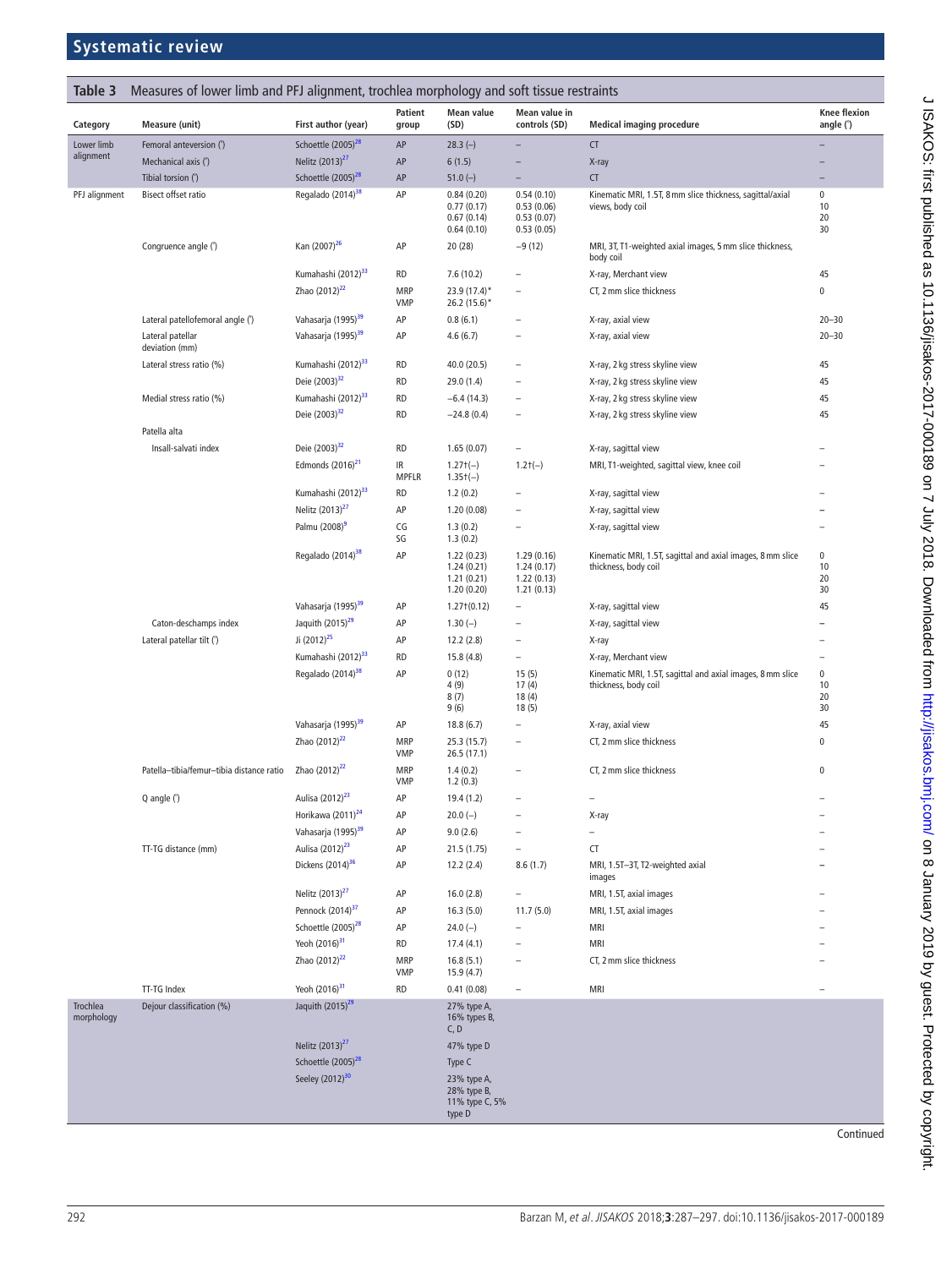| Category    | Measure (unit)                              | First author (year)              | Patient<br>group   | Mean value<br>(SD)                          | Mean value in<br>controls (SD)             | <b>Medical imaging procedure</b>                                                     | <b>Knee flexion</b><br>angle (°) |
|-------------|---------------------------------------------|----------------------------------|--------------------|---------------------------------------------|--------------------------------------------|--------------------------------------------------------------------------------------|----------------------------------|
|             | Lateral trochlea inclination (°)            | Seeley (2012) <sup>30</sup>      | <b>RD</b>          | 12.7(6.2)                                   |                                            | MRI, 1.5T, axial images, 3 mm slice thickness, knee coil;<br>articular joint surface |                                  |
|             | Sulcus angle (°)<br>bony                    | Aulisa (2012) <sup>23</sup>      | AP                 | $162.1(-)$                                  |                                            | CT                                                                                   |                                  |
|             |                                             | Deie (2003) <sup>32</sup>        | <b>RD</b>          | 157 (1.4)                                   |                                            | X-ray                                                                                | 45                               |
|             |                                             | Horikawa (2011) <sup>24</sup>    | AP                 | $170(-)$                                    |                                            | CT                                                                                   |                                  |
|             |                                             | Kan (2007) <sup>26</sup>         | AP                 | 145 (10)                                    | 133 (10)                                   | MRI, 3T, T1-weighted axial images, 5 mm slice thickness,<br>body coil                |                                  |
|             |                                             | Kumahashi (2012) <sup>33</sup>   | <b>RD</b>          | 147.9 (15.1)                                | $\equiv$                                   | X-ray                                                                                | 45                               |
|             |                                             | Nietosvaara (1997) <sup>34</sup> | AP                 | 157(7)                                      | 145(6)                                     | Ultrasound                                                                           | 90                               |
|             |                                             | Palmu (2008) <sup>9</sup>        | C G<br>SG          | 153(6)<br>152 (8)                           | ÷                                          | X-ray, axial view                                                                    | 20                               |
|             |                                             | Regalado (2014) <sup>38</sup>    | AP                 | 138 (11)<br>137 (10)<br>138(10)<br>138 (10) | 137(7)<br>139 (10)<br>136 (12)<br>132 (23) | Kinematic MRI, 1.5T, 8 mm slice thickness, sagittal and axial<br>images, body coil   | $\pmb{0}$<br>10<br>20<br>30      |
|             |                                             | Seeley (2012) <sup>30</sup>      | <b>RD</b>          | 144.7 (11.8)                                | $\equiv$                                   | MRI, 1.5T, axial images, 3 mm slice thickness, knee coil                             |                                  |
|             |                                             | Vahasarja (1995) <sup>39</sup>   | AP                 | 150.4 (5.9)                                 |                                            | X-ray                                                                                |                                  |
|             | Cartilaginous                               | Nietosvaara (1997) <sup>34</sup> | AP                 | 164(9)                                      | 145(4)                                     | Ultrasound                                                                           | 90                               |
|             | Trochlear depth (mm)                        | Seeley (2012) <sup>30</sup>      | <b>RD</b>          | 154.3 (9.4)                                 |                                            | MRI, 1.5T, axial images, 3 mm slice thickness, knee coil                             |                                  |
|             | bony<br>cartilaginous                       | Seeley (2012) <sup>30</sup>      | <b>RD</b>          | 2.6(1.4)<br>4.4 (2.1)                       |                                            | MRI, 1.5T, axial images, 3 mm slice thickness, knee coil                             |                                  |
|             | Trochlear facet asymmetry (%)               | Seeley (2012) <sup>30</sup>      | <b>RD</b>          | 52.1 (14.9)                                 | $\overline{a}$                             | MRI, 1.5T, axial images, 3 mm slice thickness, knee coil                             | $\overline{\phantom{0}}$         |
| Soft tissue | Generalised ligamentous laxity (%)          | Aulisa (2012) <sup>23</sup>      |                    | 62.5%                                       |                                            |                                                                                      |                                  |
| restraints  | MPFL injury (%)                             | Putney (2012) <sup>35</sup>      |                    | 53% tear, 47%<br>stretching                 |                                            |                                                                                      |                                  |
|             |                                             | Seeley (2012) <sup>30</sup>      |                    | 82.3%                                       |                                            |                                                                                      |                                  |
|             |                                             | Zhao (2012) <sup>22</sup>        |                    | 92.6% sprain/<br>tear                       |                                            |                                                                                      |                                  |
|             | Adductor tubercle-VMO distance (mm)         | Seeley (2012) <sup>30</sup>      | <b>RD</b>          | 16.44 (4.17)                                |                                            | MRI, 1.5T, T1-weighted and T2-weighted sagittal images,<br>knee coil                 |                                  |
|             | Quadriceps force vector orientation (")     | Kan (2007) <sup>26</sup>         | AP                 |                                             |                                            | MRI, 3T, T1-weighted axial images, body coil, 5 mm slice<br>thickness                | 15                               |
|             | anterior/posterior ACSA                     |                                  |                    | 5.6(3.4)                                    | 2.0(1.2)                                   |                                                                                      |                                  |
|             | left/right ACSA                             |                                  |                    | 5.2(2.8)                                    | 2.0(1.0)                                   |                                                                                      |                                  |
|             | anterior/posterior PCSA                     |                                  |                    | 5.8(3.4)                                    | 2.1(1.4)                                   |                                                                                      |                                  |
|             | left/right PCSA                             |                                  |                    | 5.3(2.6)                                    | 2.0(1.0)                                   |                                                                                      |                                  |
|             | PFJ reaction force/quadriceps force         | Edmonds $(2016)^{21}$            | IR<br><b>MPFLR</b> | $0.94(-)$<br>$0.92(-)$                      | $0.76(-)$                                  | X-ray, sagittal view; MRI, T1-weighted, sagittal view, knee<br>coil                  |                                  |
|             | Patella ligament/quadriceps tendon<br>force | Edmonds $(2016)^{21}$            | IR<br><b>MPFLR</b> | $1.21(-)$<br>$1.22(-)$                      | $1.18(-)$                                  | X-ray, sagittal view; MRI, T1-weighted, sagittal view, knee<br>coil                  | ÷                                |
|             | VLO pennation angle (°)                     | Kan (2004) <sup>26</sup>         | AP                 | 14.5(2.6)                                   | 18.7(6.6)                                  | MRI, 3T, T1-weighted axial images, body coil, 5 mm slice<br>thickness                | 15                               |
|             | VLO/VMO                                     | Kan (2007) <sup>26</sup>         | AP                 |                                             |                                            | MRI, 3T, T1-weighted axial images, body coil, 5 mm slice<br>thickness                | 15                               |
|             | ACSA                                        |                                  |                    | 1.9(0.4)                                    | 1.4(0.2)                                   |                                                                                      |                                  |
|             | <b>PCSA</b>                                 |                                  |                    | 1.6(0.6)                                    | 2.1(0.8)                                   |                                                                                      |                                  |
|             | VLO/VMO volume                              | Kan (2007) <sup>26</sup>         | AP                 | 1.7(0.4)                                    | 1.6(0.2)                                   | MRI, 3T, T1-weighted axial images, body coil, 5 mm slice<br>thickness                | 15                               |
|             | VMO elevation                               | Seeley (2012) <sup>30</sup>      | <b>RD</b>          | 2.78(3.35)                                  |                                            | MRI, 1.5T, T1-weighted and T2-weighted sagittal images,<br>knee coil                 |                                  |
|             | VMO pennation angle (°)                     | Kan (2007) <sup>26</sup>         | AP                 | 14.8(1.6)                                   | 11.4(2.0)                                  | MRI-1.5T, T1-weighted and T2-weighted sagittal images,<br>knee coil                  | 15                               |

\*Sign convention changed to make results comparable.

**Table 3** Continued

†The reciprocal of the value reported in the paper has been calculated to make results comparable.

ACSA, anatomical cross sectional area; AP, all patients; CG, conservative group; IR, patients undergoing Insall realignment; MPFL, medial patellofemoral ligament; MPFLR, patients undergoing medial patellofemoral ligament r vastus medialis obliquus; VMP, patients undergoing vastus medialis plasty.

Likewise, in children with persistent femoral anteversion or miserable malalignment contributing to patella instability, derotational osteotomy provides realignment of the extensor mechanism relative to the trochlea without violation of the knee itself.<sup>[44](#page-10-21)</sup> This procedure, while more invasive, is also well tolerated in children compared with adults. There is no literature that supports how much anteversion is considered significantly abnormal, how much derotation is required or consequently at what level the procedures should be performed. Without

consistent documentation of both coronal and axial plane alignment, it will be difficult to generate the body of information required to answer these clinical questions.

The most frequently reported radiological factors involving intrinsic PFJ alignment included congruence angle, patella alta, patella tilt and the TT-TG distance. It is well accepted that all of these factors play a role in the adult population; however, it was evident that patella alta was not as reliable a measure in the paediatric cohort of patients.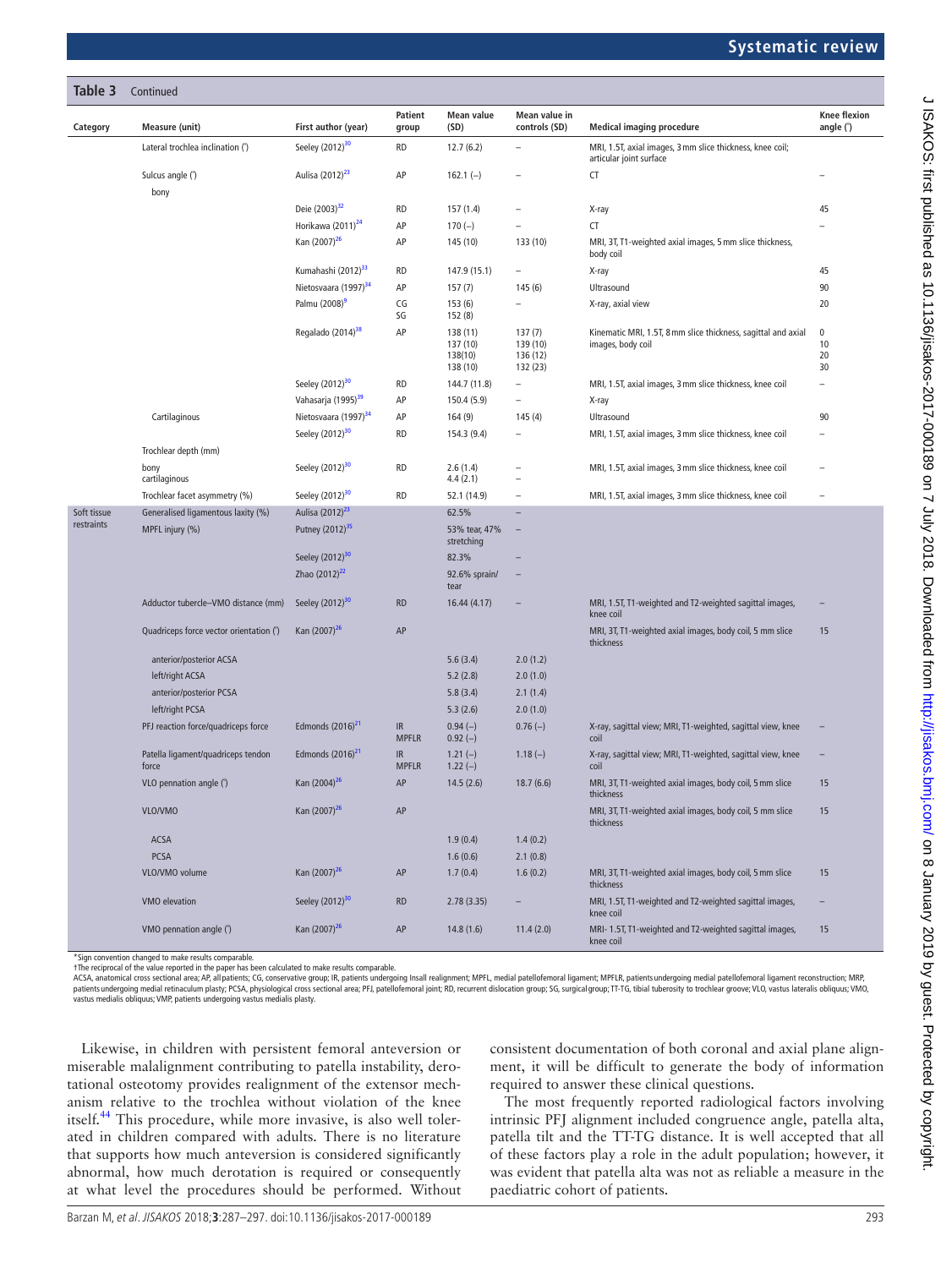

<span id="page-7-0"></span>**Figure 2** Description of most frequently reported measures of patellofemoral joint (PFJ) alignment and trochlea morphology. (a) Congruence angle: angle formed by bisecting the sulcus angle  $(\alpha)$  and central patella ridge. (b) Lateral (left) and medial (right) stress ratios (%), defined as BC/AB  $\times$  100. Diagrams of the 2 kg stress skyline view at 45˚ of knee flexion. (c) Insall-Salvati Index, defined as the ratio between patellar length (PL) and patellar tendon length (TL). (d) Lateral patellar tilt: angle between the posterior femoral condyles line and the line of maximum width of the patella. (e) Q angle: angle between a line drawn from the anterior superior iliac spine to central patella (solid red line) and a line drawn from central patella to tibial tubercle (dashed blue line). The Q angle can be measured in laying or standing. (f) TT-TG distance: distance between a line bisecting the tibial tuberosity (TT) and a line bisecting the trochlear groove sulcus (TG), both perpendicular to the posterior femoral condyles line. (g) Bony sulcus angle: angle between lines joining the highest points of the bony medial and lateral condyles and the lowest bony point of the intercondylar sulcus. (h) Cartilaginous sulcus angle: angle between lines joining the highest points of the cartilaginous medial and lateral condyles and the lowest cartilaginous point of the intercondylar sulcus.

The average values of the Insall-Salvati Index were  $\geq 1.2$  in both groups, suggesting that this factor was not able to discriminate between controls and dislocators in the paediatric population. This might derive from the lack of ossification in the tibial plateau which generates a falsely high measurement in the control group of children. The poor reproducibility of the measure may also have been due to difficulty in determining the patellar tendon insertion point. $45$  Conversely, the Caton-Deschamps Index has been shown to be a simple, accurate and reproducible measure to derive patellar height in children, but age-based values should be considered, given that the index increases as the age decreases.<sup>46</sup> An alternative measure of patellar height is the patellotrochlear index, which is believed to reflect the functional patellar height more accurately<sup>[47](#page-10-24)</sup> and could be computed from

MRI. These results might also be affected by the low number of control participants for which the measurement was computed.

The TT-TG distance appears to discriminate between patients and controls, with dislocators demonstrating higher TT-TG distances than controls. Previous studies<sup>[48 49](#page-10-25)</sup> used a 20 mm threshold<sup>11</sup> as the rationale for medializing tibial tubercle osteotomy in skeletally mature patients. There have not been any studies to our knowledge that define the role of TT-TG distance prior to a Roux-Goldthwait style procedure for the skeletally immature patient. $50$  The average TT-TG distance for patients reported in this review  $(15.55 \pm 2.53 \text{ mm})$  is lower than expected, possibly because this parameter has been shown to increase logarithmically with age.<sup>36</sup> MRI values for the TT-TG distance have been shown to be smaller than those measured on CT. It is the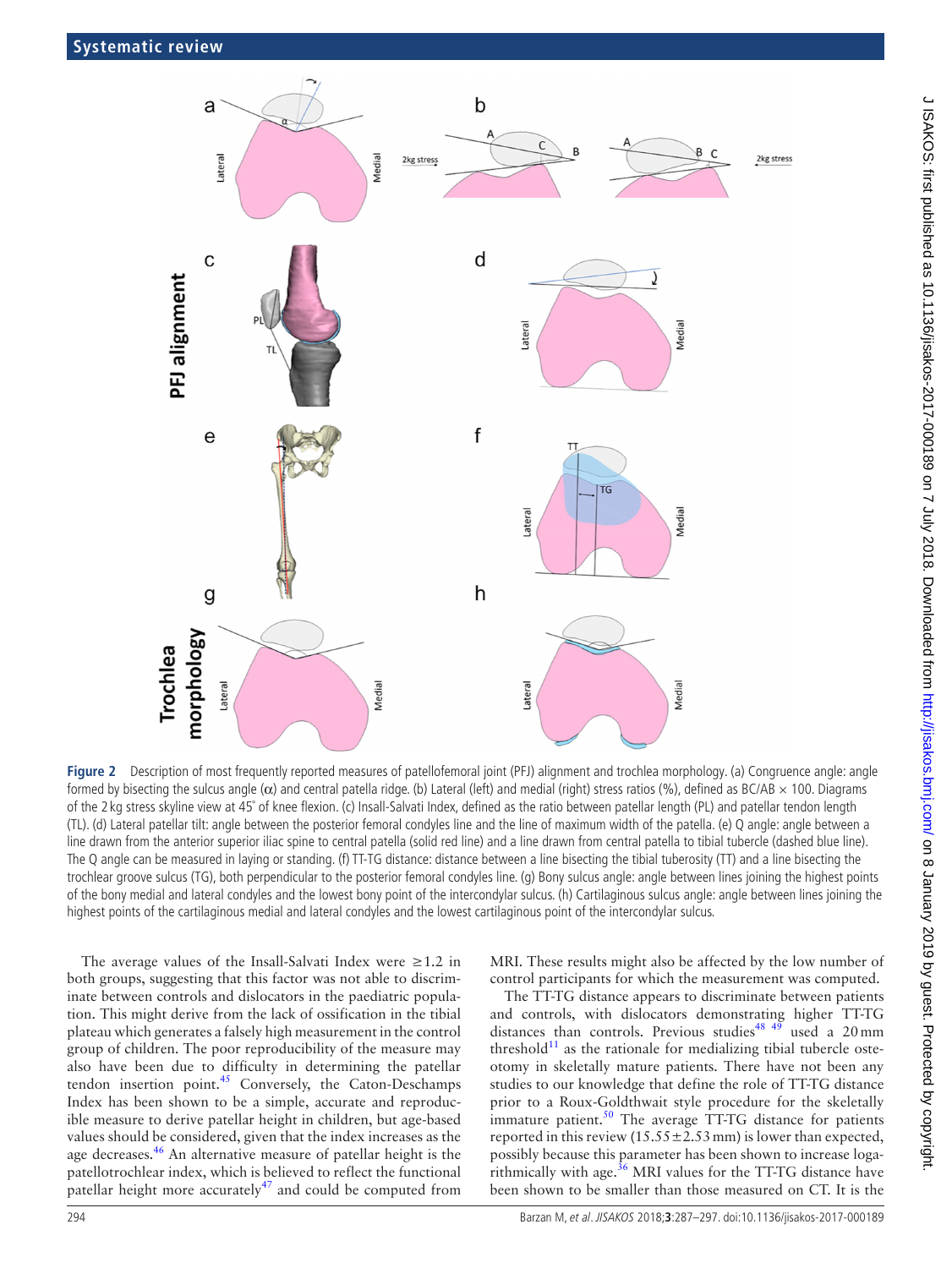| <b>Table 1 Preighted average of most hegaemy reported measures</b> |                                            |                                                             |                                |                 |                 |  |  |  |
|--------------------------------------------------------------------|--------------------------------------------|-------------------------------------------------------------|--------------------------------|-----------------|-----------------|--|--|--|
|                                                                    |                                            | Weighted average (SD)                                       |                                | Knees assessed  |                 |  |  |  |
| Category                                                           | Measure (unit)                             | <b>Patients</b>                                             | Controls                       | <b>Patients</b> | <b>Controls</b> |  |  |  |
| PFJ alignment                                                      | Congruence angle (°)                       | 23.6 $(4.4)^{22.26.33}$                                     | $-9.0(12.0)^{26}$              | 62              | $\overline{4}$  |  |  |  |
|                                                                    | Lateral stress ratio (%)                   | 36.3 $(5.2)^{32.33}$                                        |                                | 6               |                 |  |  |  |
|                                                                    | Medial stress ratio (%)                    | $-12.5(8.7)^{32.33}$                                        |                                | 6               |                 |  |  |  |
|                                                                    | Patella alta                               |                                                             |                                |                 |                 |  |  |  |
|                                                                    | Insall-salvati index                       | $1.28(0.05)^{9.21.27.32.33.38.39}$                          | $1.20 (0.01)$ <sup>21 38</sup> | 197             | 20              |  |  |  |
|                                                                    | Lateral patellar tilt (°)                  | 20.8 (4.8) <sup>22 25</sup> 33 38 39                        |                                | 132             |                 |  |  |  |
|                                                                    | Q angle $(°)$                              | 11.2 $(4.2)^{23.24.39}$                                     |                                | 72              |                 |  |  |  |
|                                                                    | TT-TG distance (mm)                        | $15.5 (2.5)^{22}$ 23 27 28 31 36 37                         | $9.4 (1.4)^{36.37}$            | 254             | 675             |  |  |  |
| Trochlea morphology                                                | Dejour classification $(\%)$ <sup>11</sup> | 50.2 $(11.1)^{27-30}$                                       |                                | 133             |                 |  |  |  |
|                                                                    | Sulcus angle (°)                           |                                                             |                                |                 |                 |  |  |  |
|                                                                    | Bony                                       | 150.2 (6.4) <sup>9 23</sup> <sup>24</sup> 26 30 32-34 38 39 | 140.4 $(6.1)^{26}$ 3438        | 242             | 39              |  |  |  |
|                                                                    | Cartilaginous                              | 159.1 $(4.9)^{30.34}$                                       | $145^{434}$                    | 67              | 25              |  |  |  |
| Soft tissue restraints                                             | MPFL injury (%)                            | 88.6 (0.2) <sup>22 30</sup> 34 35                           |                                | 88              |                 |  |  |  |

MPFL, medial patellofemoral ligament; PFJ, patellofemoral joint; TT-TG, tibial tuberosity to trochlear groove.

authors feeling that CT in the paediatric population should be avoided and that MRI should be adopted as the standard tool for assessment; therefore, values should be standardised for MRI. Differences in TT-TG distance measurements on MRI have been reported however, with significantly lower values when measured on higher resolution  $MRI<sup>36 51</sup>$  $MRI<sup>36 51</sup>$  $MRI<sup>36 51</sup>$  due to flexion of the knee when positioned in a dedicated knee coil. The tibial tubercle is subsequently lateralised due to the screw-home mechanism. The TT-TG distance is also sensitive to small changes (5˚) in knee adduction and abduction relative to neutral axis alignment, with an alteration of the measurement by as much as 40%.[52](#page-10-27) Consequently, this measure should be taken with the knee in full extension with images reconstructed in neutral axis alignment while using a body coil.

<span id="page-8-0"></span>**Table 4** Weighted average of most frequently reported measure

The results from this review suggest that a TT-TG distance threshold measured on MRI>15mm might be a good indication for medial tibial tubercle transfer in skeletally mature patients with recurrent patellar instability, as proposed by Schoettle *et al*. [53](#page-10-28) Nonetheless, an adjustment for age is recommended.

It was surprising to find that Q angle was not well reported in the literature. There is considerable controversy about how to measure the Q angle as well as the implications of an elevated result.<sup>54</sup> Variability exists in the number of degrees of flexion the knee should be positioned in, as well as the state of contraction of the quadriceps muscle. $55$  A significant negative relationship between Q angle and TT-TG distance was reported by Cooney *et al*[56](#page-10-31) in symptomatic patients with relaxed knees, implying that one cannot substitute the clinical for the radiological measure.

Morphological features of the trochlea were primarily assessed by measuring the sulcus angle.<sup>57 58</sup> With respect to patellar dislocators and controls, the dislocators exhibited shallower bony

<span id="page-8-1"></span>

| Weighted mean differences for measures reported in two or<br>Table 5<br>more studies that included a control cohort |                                       |                                      |         |  |  |  |  |  |
|---------------------------------------------------------------------------------------------------------------------|---------------------------------------|--------------------------------------|---------|--|--|--|--|--|
| Category                                                                                                            | Measure (unit)                        | Weighted mean<br>difference (95% CI) | P value |  |  |  |  |  |
| PFJ alignment                                                                                                       | Patella alta                          |                                      |         |  |  |  |  |  |
|                                                                                                                     | Insall-Salvati Index <sup>21</sup> 38 | $0.05$ (-0.02 to 0.12)               | 0.14    |  |  |  |  |  |
|                                                                                                                     | TT-TG distance (mm) <sup>36</sup> 37  | 3.71 (3.18 to 4.23)                  | < 0.01  |  |  |  |  |  |
| Trochlea                                                                                                            | Sulcus angle (°)                      |                                      |         |  |  |  |  |  |
| morphology                                                                                                          | bony <sup>26</sup> 34 38              | 11.72 (8.54 to 14.9)                 | < 0.01  |  |  |  |  |  |
| PFJ, patellofemoral joint; TT-TG, tibial tuberosity to trochlear groove.                                            |                                       |                                      |         |  |  |  |  |  |

Barzan M, et al. JISAKOS 2018;**3**:287–297. doi:10.1136/jisakos-2017-000189 295

 $(150.2°±6.4°)$  and cartilaginous  $(159.1°±4.9°)$  sulcus angles. A shallow sulcus angle may be the consequence of abnormal biomechanics of the PFJ in the first instance, as cartilage shape occurs partly as a result of the applied forces. It has been shown<sup>[59](#page-10-33)</sup> that bony and cartilaginous sulcus angles are age dependent, with general higher values for older participants with patellar instability. Therefore, this should be taken into account when establishing the predictive value of the measurement. Different imaging techniques and methods have been used to measure the sulcus angle. It has been shown that there is a reasonable level of interobserver and intraobserver reliability and validity for this measurement when using CT and MRI.<sup>[60 61](#page-10-34)</sup> Van Huyssteen *et*  $al^{62}$  demonstrated that there is a highly significant difference between bony and cartilaginous sulcus angle measured in patients with a dysplastic trochlea. Although the bony trochlea is dysplastic in these patients, the cartilage morphology can worsen this abnormal shape. MRI is therefore preferable to CT in facilitating surgical planning in a paediatric population.

Meta-analysis was only possible for three measures: the Insall-Salvati Index, TT-TG distance and bony sulcus angle, as these were the only parameters documented in comparisons of PFJ dislocators and controls in two or more studies. A statistically significant difference in weighted mean averages between controls and dislocators was found for the TT-TG distance and bony sulcus angle, indicating that, in paediatric patients, it is likely that these are the only two parameters we can confidently use to predict risk of recurrence.

The evidence base exhibited a number of substantial methodological limitations. First, the majority of risk factors for patellar instability were measured from two-dimensional medical images collected in static postures. Construct validity is questionable, as patellar instability is a consequence of dynamic factors that change with many variables including joint kinematics and force vector contributions from the quadriceps. Second, normative values for potential predictors of patellar dislocation were difficult to derive, mainly because of the lack of matching controls in most studies. The heterogeneity of factors predisposing to patellar dislocation could also influence the categorisation of values into normal and abnormal ranges. For example, increased severity of trochlea dysplasia has been shown to affect measurements of TT-TG distance, with an underestimation of the value up to 3 mm<sup>[63](#page-10-36)</sup> and a decreased interobserver and intraobserver agreement.<sup>64</sup> Overall, none of the included studies conducted a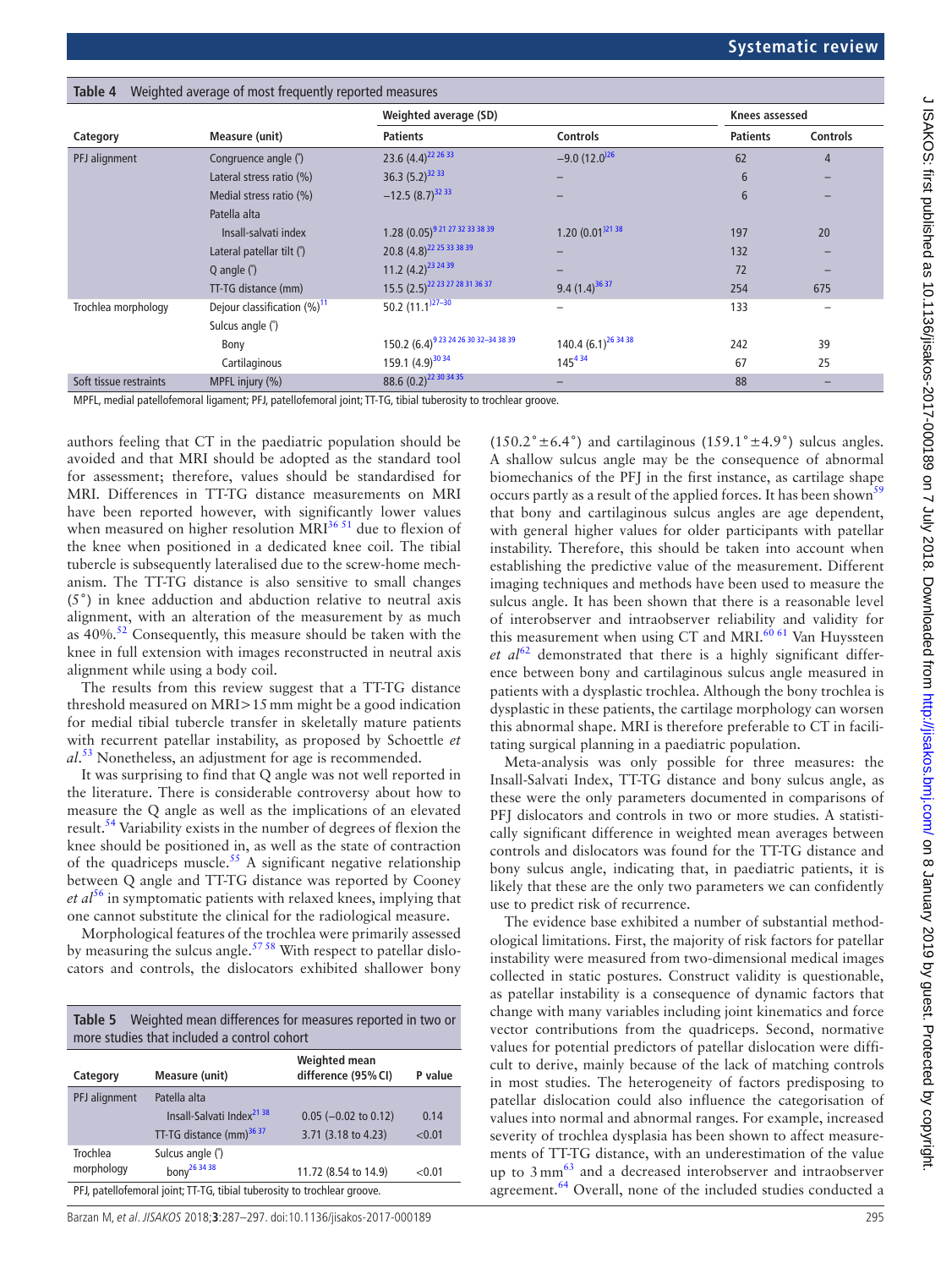# **Systematic review**

comprehensive predictive analysis to estimate the relationship between lower limb and PFJ alignment, trochlea morphology and soft tissue restraints of the PFJ. Finally, the quality of the studies should be taken into account when evaluating the external validity and generalisability of the results. According to the quality assessment, only 35% of the included studies scored above  $70\%$  on the Downs and Black checklist<sup>[17](#page-9-8)</sup> and could therefore be deemed to be of sufficient quality to be considered for meta-analysis. However, there was not enough consistency between studies to attempt a meta-analysis.

Based on the current evidence, the authors believe that studies reporting on recurrent patellar dislocation in children and adolescents should include at the very minimum, assessment of (1) lower limb alignment in the coronal and axial planes, (2) PFJ alignment to include TT-TG distance and congruence angle, (3) trochlea morphology measurements to include sulcus angle and (4) assessment of generalised ligamentous laxity. Laxity has been unanimously shown to predispose to recurrent patella dislocation.<sup>65 66</sup> In this review it has only been reported in one study<sup>[23](#page-9-14)</sup> and was found in  $62.5\%$  of patients. A standardised clinical Q angle protocol needs to be established and validated before including this measurement in the assessment of recurrent patellar dislocation. These recommendations could change in the future, when a more comprehensive dataset of factors predisposing to patellar dislocation in a paediatric cohort will be available.

The cause of recurrent patellar dislocation cannot currently be predicted from traditional statistical methods given the complex interplay between lower limb bone morphology, bony alignment and soft tissue restraints of the PFJ. Algorithms based on predictive analyses can only provide general information at a population level. Often, results are presented from mixed populations of children, adolescents and adults which may lead to inaccurate conclusions, since the lower extremity characteristics change according to age and skeletal maturity. Most of contemporary metrics are static measures of the PFJ alignment and are inappropriate to investigate the patellar dislocation mechanism during dynamic tasks. Clinical gait analysis<sup>67</sup> cannot provide patient-specific insights on PFJ (dys)function, because this joint is not included in currently employed models. Conversely, computational models of the musculoskeletal system $^{68}$  69 can incorporate patient-specific lower limb bone models and may allow us to evaluate the PFJ dynamic function by combining gait analysis typical measurements with estimation of internal loads.<sup>70</sup> Such biomechanical methods may therefore provide insight into the complex aetiology of patellar dislocation, help identify individualised risk factors for recurrent patellar dislocation and quantitatively describe patellar stability throughout the knee range of motion in static and dynamic activities.

#### **Conclusion**

The findings of this review suggest that PFJ alignment is a major risk factor for recurrent patellar dislocation. Our meta-analysis showed that children and adolescents with recurrent patellar dislocation exhibited significantly higher TT-TG distance and bony sulcus angle with respect to age-matched control participants. These findings indicate that TT-TG distance and bony sulcus angle are the only two parameters we can confidently use to predict the risk of recurrence in paediatric patients. These results can streamline the patient evaluation and best inform clinical decision-making.

**Contributors** All authors have made substantial contribution to the work reported in the manuscript. Specific contributions of each author are: Conception and design

of study: MB, CPC, SM; Literature search: MB; Paper selection and scoring: MB, CPC, SM; Analysis and interpretation of data: MB, CPC, SM, LM, DGL; Drafting the manuscript: MB; Revising the manuscript critically for important intellectual content: CPC, SM, LM, DGL.

**Funding** LM and CPC were supported by an Imperial College Research Fellowship and an Advance Queensland Research Fellowship, respectively.

**Competing interests** None declared.

**Patient consent** Not required.

**Provenance and peer review** Not commissioned; externally peer reviewed.

© International Society of Arthroscopy, Knee Surgery and Orthopaedic Sports Medicine (unless otherwise stated in the text of the article) 2018. All rights reserved. No commercial use is permitted unless otherwise expressly granted.

#### **References**

- <span id="page-9-0"></span>1 Nietosvaara Y, Aalto K, Kallio PE. Acute patellar dislocation in children: incidence and associated osteochondral fractures. [J Pediatr Orthop](http://dx.doi.org/10.1097/01241398-199407000-00018) 1994;14:513-5.
- <span id="page-9-1"></span>2 Hawkins RJ, Bell RH, Anisette G, et al. Acute patellar dislocations. [Am J Sports Med](http://dx.doi.org/10.1177/036354658601400204) 1986;14:117–20.
- 3 Atkin DM, Fithian DC, Marangi KS, et al. Characteristics of patients with primary acute lateral patellar dislocation and their recovery within the first 6 months of injury. Am J [Sports Med](http://dx.doi.org/10.1177/03635465000280040601) 2000;28:472–9.
- <span id="page-9-6"></span>4 Fithian DC, Paxton EW, Stone ML, et al. Epidemiology and natural history of acute patellar dislocation. [Am J Sports Med](http://dx.doi.org/10.1177/0363546503260788) 2004;32:1114-21.
- 5 Sillanpää P, Mattila VM, Iivonen T, et al. Incidence and risk factors of acute traumatic primary patellar dislocation. [Med Sci Sports Exerc](http://dx.doi.org/10.1249/MSS.0b013e318160740f) 2008;40:606-11.
- <span id="page-9-2"></span>6 Larsen E, Lauridsen F. Conservative treatment of patellar dislocations. Influence of evident factors on the tendency to redislocation and the therapeutic result. Clin [Orthop Relat Res](http://www.ncbi.nlm.nih.gov/pubmed/7140059) 1982;171:131–6.
- 7 Buchner M, Baudendistel B, Sabo D, et al. Acute traumatic primary patellar dislocation: long-term results comparing conservative and surgical treatment. Clin J [Sport Med](http://www.ncbi.nlm.nih.gov/pubmed/15782048) 2005;15:62–6.
- <span id="page-9-3"></span>8 Cash JD, Hughston JC. Treatment of acute patellar dislocation. [Am J Sports Med](http://dx.doi.org/10.1177/036354658801600308) 1988;16:244–9.
- <span id="page-9-4"></span>9 Palmu S, Kallio PE, Donell ST, et al. Acute patellar dislocation in children and adolescents: a randomized clinical trial. [J Bone Joint Surg Am](http://dx.doi.org/10.2106/JBJS.G.00072) 2008;90:463-70.
- 10 Lewallen LW, McIntosh AL, Dahm DL. Predictors of recurrent instability after acute patellofemoral dislocation in pediatric and adolescent patients. [Am J Sports Med](http://dx.doi.org/10.1177/0363546512472873) 2013;41:575–81.
- <span id="page-9-5"></span>11 Dejour H, Walch G, Nove-Josserand L, et al. Factors of patellar instability: an anatomic radiographic study. [Knee Surg Sports Traumatol Arthrosc](http://dx.doi.org/10.1007/BF01552649) 1994;2:19–26.
- 12 Stefancin JJ, Parker RD. First-time traumatic patellar dislocation: a systematic review. [Clin Orthop Relat Res](http://dx.doi.org/10.1097/BLO.0b013e31802eb40a) 2007;455:93–101.
- 13 Andrish J. Recurrent patellar dislocation. In: Fulkerson JP, ed. Common patellofemoral problems. Rosemont (IL): American Academy of Orthopaedic Surgeons, 2005:43–55.
- 14 Balcarek P, Jung K, Ammon J, et al. Anatomy of lateral patellar instability: trochlear dysplasia and tibial tubercle-trochlear groove distance is more pronounced in women who dislocate the patella. [Am J Sports Med](http://dx.doi.org/10.1177/0363546510373887) 2010;38:2320-7.
- 15 Balcarek P, Oberthür S, Hopfensitz S, et al. Which patellae are likely to redislocate? [Knee Surg Sports Traumatol Arthrosc](http://dx.doi.org/10.1007/s00167-013-2650-5) 2014;22:2308–14.
- <span id="page-9-7"></span>16 Fitzpatrick CK, Steensen RN, Tumuluri A, et al. Computational analysis of factors contributing to patellar dislocation. [J Orthop Res](http://dx.doi.org/10.1002/jor.23041) 2016;34.
- <span id="page-9-8"></span>17 Downs SH, Black N. The feasibility of creating a checklist for the assessment of the methodological quality both of randomised and non-randomised studies of health care interventions. [J Epidemiol Community Health](http://dx.doi.org/10.1136/jech.52.6.377) 1998;52:377-84.
- <span id="page-9-9"></span>18 Samoocha D, Bruinvels DJ, Elbers NA, et al. Effectiveness of web-based interventions on patient empowerment: a systematic review and meta-analysis. [J Med Internet Res](http://dx.doi.org/10.2196/jmir.1286) 2010;12:e23.
- 19 Chudyk AM, Jutai JW, Petrella RJ, et al. Systematic review of hip fracture rehabilitation practices in the elderly. [Arch Phys Med Rehabil](http://dx.doi.org/10.1016/j.apmr.2008.06.036) 2009;90:246–62.
- <span id="page-9-10"></span>20 Higgins J, Green S. Cochrane handbook for systematic reviews of interventions version 5.1.0: The Cochrane Collaboration, 2011.
- <span id="page-9-11"></span>21 Edmonds EW, Glaser DA. Adolescent patella instability extensor mechanics: insall extensor realignment versus medial patellofemoral ligament reconstruction. J Pediatr [Orthop](http://dx.doi.org/10.1097/BPO.0000000000000430) 2016;36:262–7.
- <span id="page-9-13"></span>22 Zhao J, Huangfu X, He Y, et al. Recurrent patellar dislocation in adolescents: medial retinaculum plication versus vastus medialis plasty. [Am J Sports Med](http://dx.doi.org/10.1177/0363546511420551) 2012;40:123–32.
- <span id="page-9-14"></span>23 Aulisa AG, Falciglia F, Giordano M, et al. Galeazzi's modified technique for recurrent patella dislocation in skeletally immature patients. [J Orthop Sci](http://dx.doi.org/10.1007/s00776-011-0189-1) 2012;17:148-55.
- <span id="page-9-12"></span>24 Horikawa A, Kodama H, Miyakoshi N, et al. Recurrent dislocation of the patella accompanying hypotrochlea of the femur and malalignment of the patella. Ups J Med [Sci](http://dx.doi.org/10.3109/03009734.2011.596291) 2011;116:285-8.
- <span id="page-9-15"></span>25 Ji G, Wang F, Zhang Y, et al. Medial patella retinaculum plasty for treatment of habitual patellar dislocation in adolescents. *[Int Orthop](http://dx.doi.org/10.1007/s00264-012-1544-3)* 2012;36:1819-25.